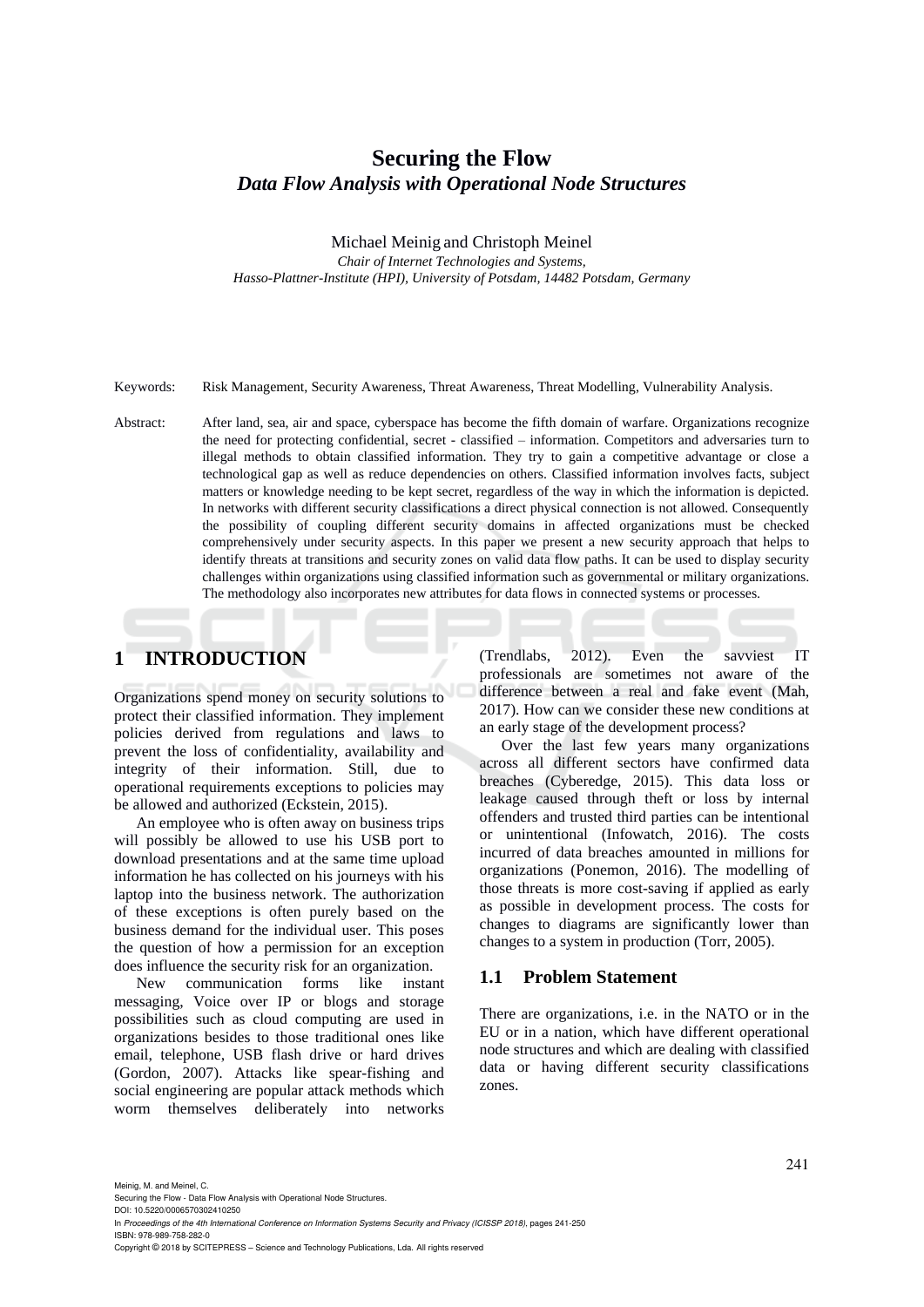The problem under investigation may be informally stated as follows: given a set of "security classes" corresponding to classes of information, and a specification of possible paths by which information can flow among them, construct a mechanism which clusters all objects of one security class into one security classification zone and then reduces and identifies all connections to only those connections which flow between these security classification zones. A direct physical connection between these security classification zones is not allowed but due to security breaches the loss of confidentiality, availability and integrity is immanent and hence it follows that valid paths are used to perform illegal and undesirable operations. If classified information is published unauthorized it has an impact on many stakeholders because it could pose a threat, a damage or disadvantage to the interests of the stakeholder. Given the described situation, it is important to have certifications and modelling approaches that identify such issues.

## **1.2 Organization and Results of This Paper**

The paper starts with background information and a review of related work in which we discuss how our solution advances the state-of-the-art. In the next chapter we define a data flow diagram with a special security focus. Thereupon we use the security data flow diagram to conduct an analysis which identifies operational node structures that are affected most by the threat of losing confidentiality, availability and integrity of their classified information while exchanging data between networks with different security levels. Finally in the chapter conclusion and future work we state the conclusions reached by this research and propose areas for future study.

The important contributions of this paper are summarized below: A model of data flows and security is developed. It is used for identifying data flows between different security classification zones. An analysis of these data flows and the security problem itself leads to the conclusion that some operational nodes connected to those data flows are endangered more to the loss of confidentiality, availability and integrity than others which makes it possible to prioritize them for mitigation efforts. The model is an enhancement of previous work on the security problem. It enables to make statements about the probability that illegal and undesirable operations have been executed on valid data flow paths.

#### **2 RELATED WORK**

## **2.1 Information and Data Flow Models**

There has been much work on information flow and information flow models. D.E. Bell and J. LaPadula introduced a security model for computer systems which protects the confidentiality of information using a system of enforced rules. Information of a higher protection level can neither be read nor transferred to a lower protection level (Bell, 1976). Kenneth J. Biba came up with a security model which addresses the integrity of data, checking read and write access in a computer system (Biba, 1976). D.E. Denning studied mechanisms that assure secure information flow in a computer system (Denning, 1976). She proposed a lattice model for secure information flow. Its structure evolves from different security classes and is validated by the semantics of an information flow. Based on this model, D.E. Denning and P.J. Denning demonstrated a certification mechanism for statically verifying the secure information flow in a program (Denning, 1977). A.C. Myers and B. Liskov introduced a model for controlling information flow in systems with mutual distrust and decentralized authority. In this model it is possible to share information with distrusted code and furthermore to decide whom the information is shared to (Myers, 1997). J. Rushby suggested that secure systems should be designed as distributed systems in which security is achieved partly through the physical separation of their individual components and partly through the mediation of trusted functions performed within some of those components (Rushby, 1981). W.S. Harrison, et al. presented a joint research effort between academia, industry, and government called Multiple Independent Levels of Security and Safety (MILS) in order to develop and implement a highassurance, real-time architecture for embedded systems. The goal of the MILS architecture is to ensure that all system security policies are nonbypassable, evaluatable, always invoked, and tamper-proof (Harrison, 2005).

All these papers and approaches provide a basis with methods and models for secure systems and their information flows. Secure information flows ensure that sensitive information is not leaked to unauthorized entities during program execution. (Bell, 1976), (Biba, 1976), (Denning, 1976), (Myers, 1997), (Rushby, 1981), (Harrison, 2005) do not focus on the problem that the implementation or use of a secure system may -- due to implementation errors or various attack vectors, such as social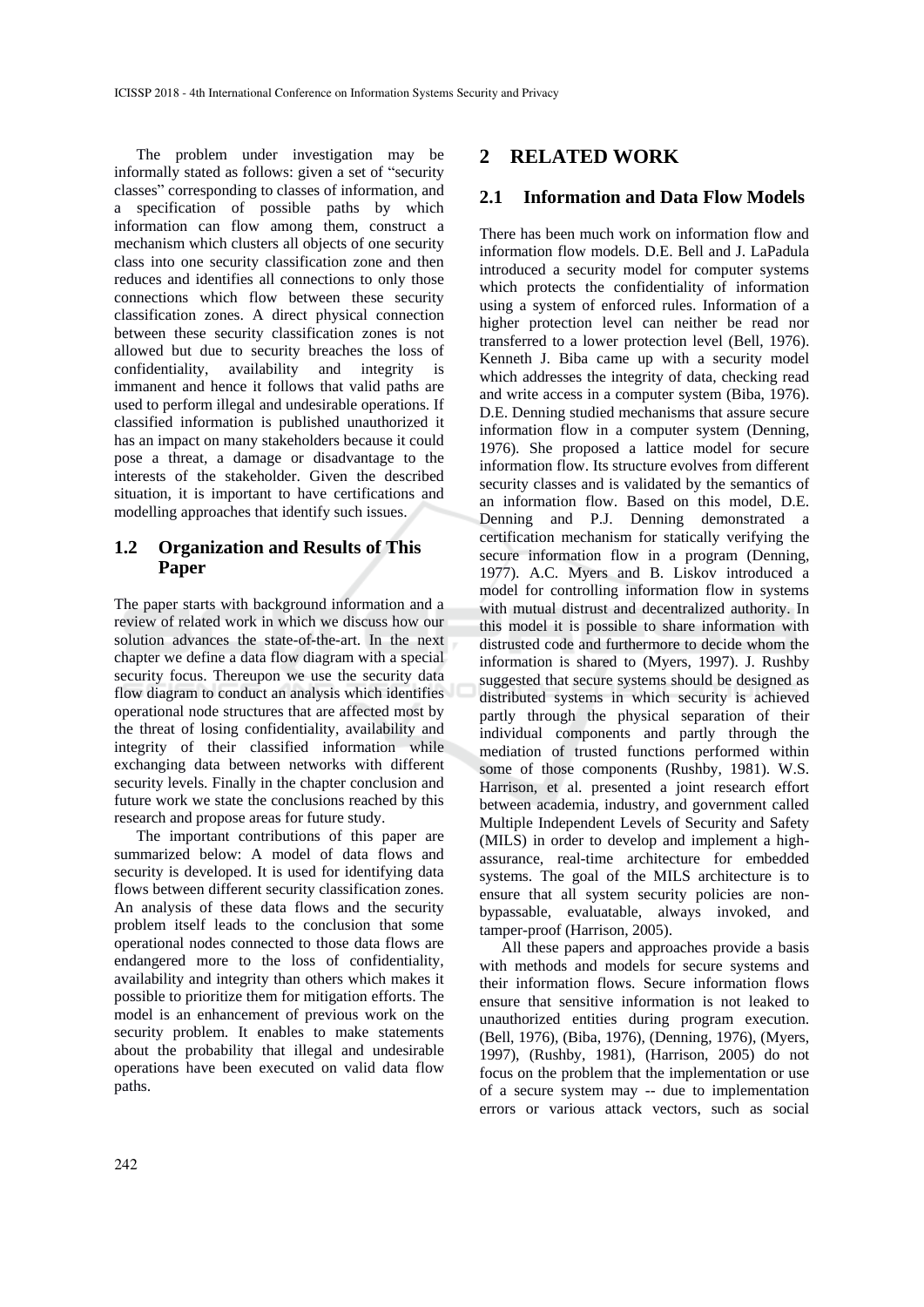engineering -- be not secure at all. Consequently there are security threats or vulnerabilities which can be used to carry out illegal and unwished operations over valid paths across network borders.

#### **2.2 Information and Data Flow Analysis**

Data flow diagrams or similar techniques for representing the flow within systems, such as flowcharts have been present in literature since the seventies (Gane, 1977), (DeMarco, 1978), (Yourdon, 1989).

Microsoft uses data flow diagrams within the Microsoft's threat modeling methodology which is part of the Security Development Lifecycle (SDL). A. Shostack described a decade of experience of threat modeling at Microsoft. He notices that DFDs are very data-centric and the analysis is focused on "the right thing" (Shostack, 2008). K. Schmidt, et al. present a security analysis approach that helps to identify and prioritize security issues in automotive architecture. This approach uses data flow diagrams for a structured threat analysis and risk assessment in a security-oriented development process (Schmidt et al., 2014). K. Schmidt, et al. use communication zones where entities are able to communicate directly with each other, due to a shared communication layer.

In our presented approach the model of data flows is connected with security attributes. Instead of communication zones security classification zones are utilized. Due to the focused problem and the existing security restrictions security classification zones are physically separated and a direct communication is not possible. Our analysis of these data flows and the security problem itself leads to the conclusion that some operational nodes connected to those data flows are endangered more to the loss of confidentiality, availability and integrity than others which makes it possible to prioritize them for mitigation efforts.

## **3 DEFINITION DFDsec**

Due to the dominance of the Unified Modelling Language (UML) in software engineering and the Systems Modelling Language (SysML) in systems engineering, data flow diagrams are not widely used in the field. UML specification defines two major kinds of UML diagram: structure and behavior diagram. Structure diagrams present the static structure of the system and its parts on different

abstraction and implementation levels and how they are related to each other. Structure diagrams are not using time related concepts, do not show the details of dynamic behavior. For modelling the behavior of a system the UML standard uses activity diagrams. Activity diagrams are neither adequately capable of representing data flows. Instead they focus on the transitions between sequencing activities.

A data flow diagram contains processes, data stores, external entities and data flows. In this approach we add security classifications as security attributes to the data flows. Furthermore we use these security classifications, which are applied by governments and military, to create zones around the original data flow diagram elements. This is similar to the work by Microsoft and Schmidt et al. discussed before. The boundaries of security classification zones are necessary because a direct physical connection is for security reasons not allowed. Within or between security classification zones security principles and protective measures are applied which shall prevent classified information from the threat of loss of confidentiality, availability and integrity.

In a military or governmental environment, people, documents and information can receive two types of formal security designations: one is the classification or clearance (unclassified, restricted, confidential, secret, and top secret are usual) and the other one is a formal category (such as Nuclear, NATO, EU, DEU and Crypto). Such a pair we call a "security level". We define the security level as " $I(c)$ ", where I is the formal category and (c) is the classification or clearance. For Germany an example would be " $I(c)$  = DEU (RESTRICTED)". Instead of using specific security classifications increasing numerical numbers are used for c which are elements of integers Z, such as:

- PUBLIC  $= -1$
- $\bullet$  UNCLASSIFIED  $= 0$
- $\bullet$  RESTRICTED = 1
- $\bullet$  CONFIDENTIAL = 2
- SECRET  $= 3$
- $\bullet$  TOP SECRET = 4

In a NATO or EU context these classifications would be altered accordingly. The following four cases, within for example the sector of government and enforcement agencies, of information flows in a security data flow diagram (DFDsec) consider the possible resulting situations, which are:

data is sent within the same security classification zone (i.e. confidential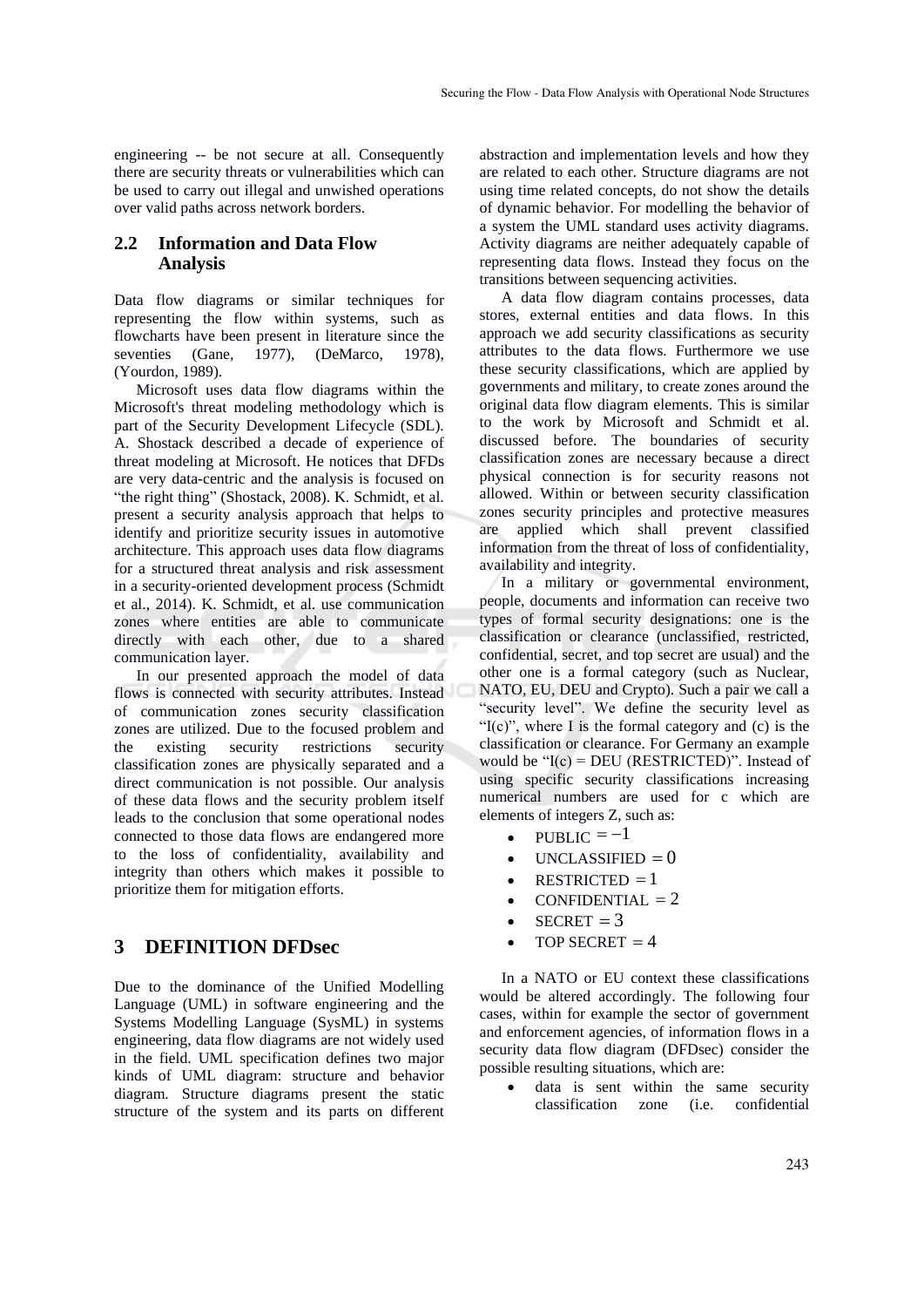information - technical know-how) allowed flow of information

- data is sent from a lower to a higher security classification zone (i.e. personal identifiable or health information) forbidden backflow of information
- data is sent from a higher to lower security classification zone (i.e. departure or destination records) - released backflow of information
- data is not sent from a higher classification to a public network (i.e. state secrets) forbidden flow of information

A security data flow diagram is defined by

$$
DFDsec = \langle P_{(n)}, E_{(n)}, S_{(n)}, F_{I(z)}, I(z) \rangle \tag{1}
$$

where:

- Processes  $P_{(n)}$  from 1..n represent normally in a standard data flow diagram a task in the system that processes data or performs some action based on data. In our model we link them with entities which are performing activities by operating on incoming data and potentially producing output (e.g. operational nodes generating confidential information). The reason for this linkage is simply to identify the originator of the activity. This is necessary for a later risk evaluation. Processes are represented by circular shapes in the figures.
- External Entities  $E_{(n)}$  from 1..n are interactors outside the inspected system which upon the system depends. They can be the source or destination of information. They can be part of another or even a whole security classification zone. External Entities  $E_{(n)}$  cannot be used when functional requirements are defined because at this stage the future system is not defined. Hence it is not possible to define which of the Processes  $P_{(n)}$  will be handled within or outside a system. Rectangular shapes represent external entities in the figures.
- Data Stores  $S_{(n)}$  from 1..n are physical or logical repository for storing or retrieving data (e.g. users, data bases, file system). Data Stores  $S_{(n)}$  cannot be used when functional requirements are defined because at this stage the future system is not defined. Hence it is not yet clear which physical or logical repository will be used for the future project. Open-ended,

rectangular shapes represent data stores in the figures.

Data Flows  $F<sub>I(z)</sub>$  are defined by

$$
F_{I(z)} = \langle A, FB, RB, 0 \rangle \tag{2}
$$

There are information flows between processes, external entities, data stores and security classification zones. According to the situation in which they are used, they may either be allowed flows (A), forbidden backflows (FB), released flows (RB) and forbidden flows (0), specific attributes which are added to the data flows. Data flows are represented by arrows pointing in the direction of the flow and are highlighted. Data flows  $F_{I(z)}$  which flow within one and the same security classification zone  $I(x)$  are allowed if  $z \leq x$ .

• Security Classification Zones I(z) are the specific security level which incorporates processes, data stores, data flows, external entities belonging to it, where I is a set of formal categories (e.g. Nuclear, NATO, EU, DEU and Crypto) and (z) is a set of classifications or clearances (e.g. unclassified, restricted, confidential, secret, and top secret). To distinguish between two security classification zones we use  $I(x)$ and  $I(y)$ , x and y  $\in$  Z. Security classification zones are represented by circles surrounding all elements of one security classification zone in the figures.



Figure 1: Data Flow "Allowed".

Figure 1 represents the first situation where data is sent within the same security classification zone. An information exchange is possible within an area of public or unclassified information as well as where the principle "Need-to-know" is applied<sup>1</sup>. There are no other restrictions within the same

<sup>&</sup>lt;sup>1</sup>It is applied only within the same security classification and only when the security classification is higher than RESTRICTED.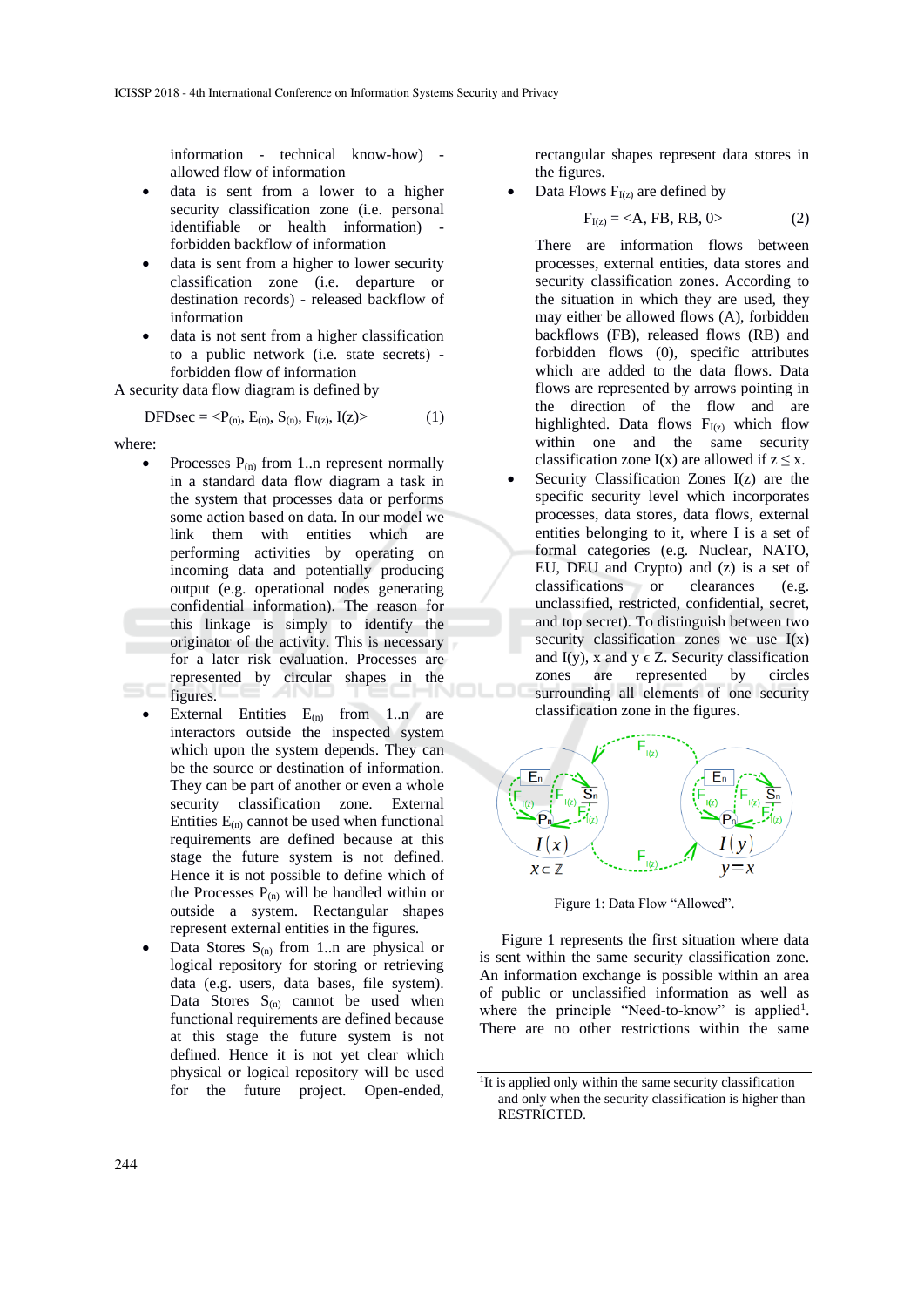security area. These are allowed data flows. Allowed data flows  $F_{I(z)}$  are flows from zone I(x) to zone I(y), while  $x \in Z$ ,  $y=x$  and  $z =$  classification.



Figure 2: Data flow "Forbidden Backflow (FB)".

Figure 2 depicts the second situation where data flows are only allowed in one direction. An information backflow is forbidden in this case. Allowed data flows  $F_{I(z)}$  in one direction are flows from zone I(x), where  $x \in Z$  and  $z =$  classification and  $z \leq x$ , to a higher security classification zone I(y), where  $y > x$ . A high security gateway such as a data diode realizes such a connection (Genua, 2016). They are tagged  $F_{I(z)}$ .



Figure 3: Data flow "Released Backflow (RB)".

Figure 3 illustrates the third situation where data exchange between different security classifications is only possible if the information backflow is released. The data flow runs from a higher security classification to a lower one but not lower then UNCLASSIFIED. Allowed data flows  $F_{I(z)}$  with a released backflow are flows from zone  $I(x)$  to zone I(y), where  $x \in Z$ ,  $0 \le y \le x$  and  $z =$  classification and  $z \leq y$ . A high security gateway such as a red-black gateway which allows precise content monitoring and controlling data flows between networks with different security classifications implements such a connection (Infodas, 2016).

Figure 4 demonstrates the fourth situation of a data exchange. But in this case the data flow is forbidden due to legal reasons. It is prohibited to send classified or unclassified information to a public network. Forbidden data flows  $F_{I(z)}$  are flows from zone I(x) to zone I(y), where  $x \in Z$ ,  $x > y$ ,  $y = -1$  (-1 represents the public network) and z = classification and  $z > y$ .



Figure 4: Data flow is strictly forbidden.

#### **4 ANALYSIS OF A DFDsec**

In this section we use the DFDsec to conduct an analysis which identifies operational node structures that are affected most by the threat of losing confidentiality, availability and integrity of their classified information while exchanging data between networks with different security levels. In this analysis we combine the three fundamental aims of IT security (BSI, 2008): confidentiality, availability and integrity with the possible security levels.

There are various reports and surveys about attack types (i.e. Malware, Web based attacks, Denial of service, Physical manipulation/ damage/ theft/ loss or Phishing), attack vectors (i.e. Cybercriminals, Insiders, Nation States, Corporations, Hacktivists, Cyber-fighters, Cyber-terrorists Script kiddies), sectors (i.e. banking and finance, government and enforcement agencies, medicine/healthcare) and costs of breaches (Cisco, 2016), (Cyberedge, 2015), (Enisa, 2017), (European Parliament, 2013), (Gemalto, 2016), (HM Government, 2015), (Identity Theft Resource Center, 2015), (Infowatch, 2016), (Ponemon, 2016), (Trustwave, 2015), (Verizon, 2016), (Verisign, 2016). Concluding from these reports we make specifications about the risk an operational node is opposed to in order to obtain an index ranking which is defined by

IND Rank  $= **P**<sub>(n)</sub>$ , NoC, EC, IND, Rank,  $*$  (3)

where:

- $P_{(n)}$  is the operational node 1..n
- NoC are the number of connections of a certain type (outgoing, incoming, or both)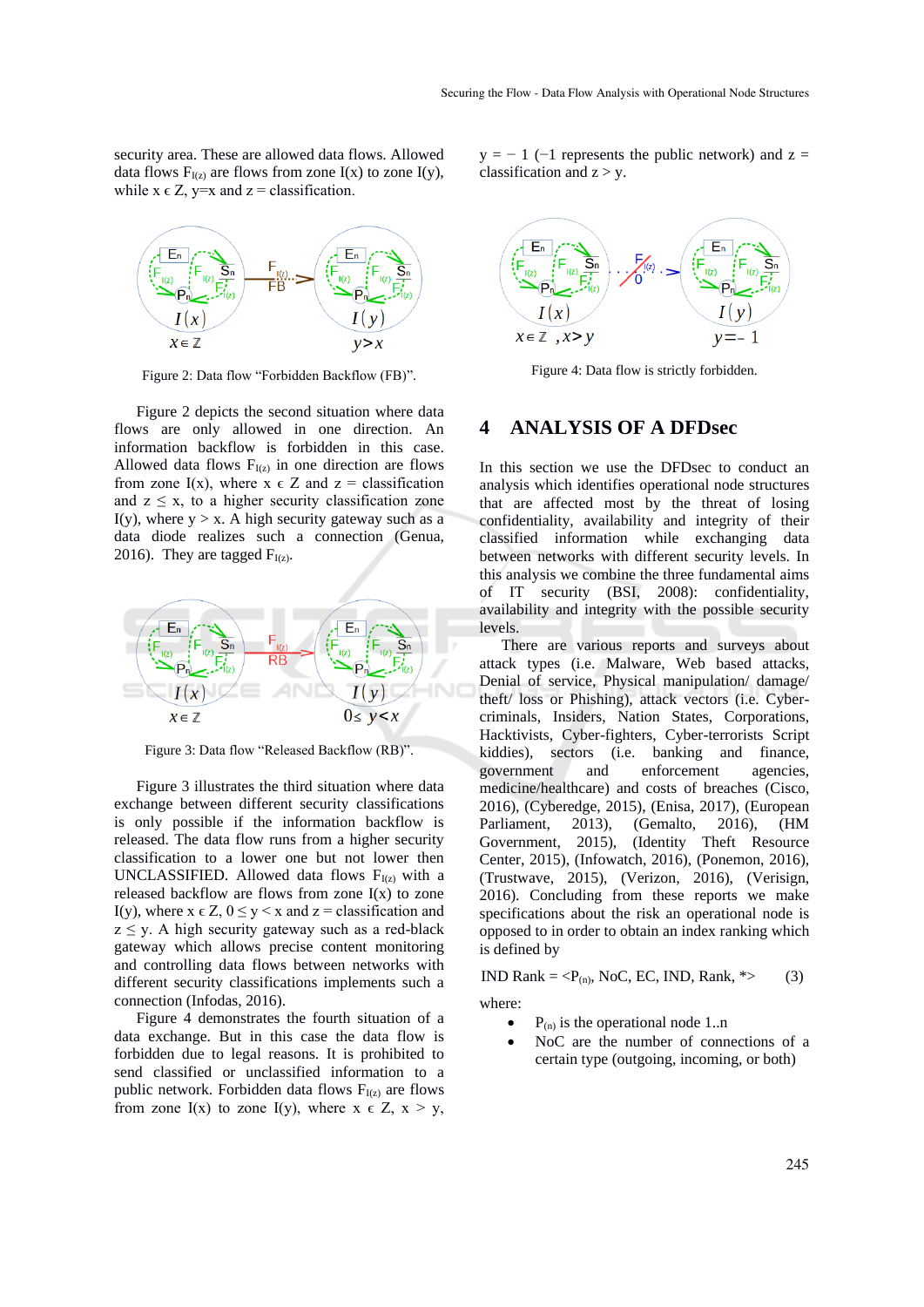- EC is an evaluation criteria: severeness level, attack potential, alteration opportunity which is a multiplication factor
- IND is the confidentiality, availability or integrity index
- $Rank = 1..n$
- $*: EC*NoC = IND$

Confidentiality is a characteristic that applies to information. To protect and preserve the confidentiality of information means to ensure that it is not made available or disclosed to unauthorized entities (ISO, 2013). Therefore we take a look at outgoing data flows. Availability is a characteristic that applies to assets. An asset is available if it is accessible and usable when needed by an authorized entity (ISO, 2013). Hence it follows that we must consider incoming data flows. To preserve the integrity of information means to protect the accuracy and completeness of information and the methods that are used to process and manage it (ISO, 2013).

The higher an information is classified, the higher it is and needs to be protected (severeness level) (Rodgers, 2017). Therefore it is easier to attack the availability (attack potential) or alter information (alteration opportunity) at a lower security classification level than at a higher one. On the other hand a high level information is certainly more interesting to be tampered, justifying more efforts to alter and deny access to it (Verizon, 2016). Hence it follows that high level information could be more at risk. From a perspective of negative impacts for the stakeholder the severeness level could like this (classification  $\triangleq$  multiplication factor):

- TOP SECRET  $\triangleq 6$
- SECRET  $\triangleq 5$
- CONFIDENTIAL  $\triangleq 4$
- RESTRICTED  $\triangleq$  3
- UNCLASSIFIED  $\geq 2$
- PUBLIC  $\triangleq$  1

The lower the classification level and its protection the higher the potential of a successful attack to the availability (Infowatch, 2016). All connections could be tampered but it is more likely that information coming from lower sources can be altered more easily due to the fact that the security requirements rise proportionally to the classification level (Rodgers, 2017). The attack potential and the alteration opportunity would be like the following:

 $\bullet$  TOP SECRET  $\triangleq$  1

- SECRET  $\triangleq 2$
- CONFIDENTIAL  $\triangleq$  3
- RESTRICTED  $\triangleq 4$
- UNCLASSIFIED  $\triangleq$  5
- PUBLIC  $\triangleq 6$

|  |  |  | Table 1: Index Ranking. |
|--|--|--|-------------------------|
|--|--|--|-------------------------|

| Op.   | Number of  | EVAL       | Index     | Rank |
|-------|------------|------------|-----------|------|
| Node  | <b>CXN</b> | Criteria   | (IND)     |      |
|       | (NoC)      | (EC)       |           |      |
| $P_n$ | Outgoing   | Severe-    | Confi-    | 1:n  |
|       |            | ness Level | dentiali- |      |
|       |            |            | ty Index  |      |
| $P_n$ | Incoming   | Attack     | Availa-   | 1:n  |
|       |            | Potential  | bility    |      |
|       |            |            | Index     |      |
| $P_n$ | Incoming   | Alteration | Integri-  | 1:n  |
|       | and        | Oppor-     | ty Index  |      |
|       | Outgoing   | tunity     |           |      |

A table such as Table 1 summarizes these three indexes to identify operational node structures that are most endangered by the loss of confidentiality, availability and integrity. The first column of the table contains the operational nodes  $P_{(n)}$  which are the items under analysis. The second column lists the number of connections (NoC) which leave and/or enter the operational node. The third column contains the evaluation criteria (EC) which can be one out if these three: Severeness Level (confidentiality), Attack Potential (availability) and Alteration Opportunity (integrity). The fourth column is the result of column two and three and contains the indexes for the three security aims confidentiality, availability and integrity (EC\*NoC=IND). Finally the fifth column shows the ranking (Rank) of the operational nodes which are most endangered.

After identifying a ranking for those three security aims it is now possible to merge these rankings of each operational node depending on the importance of each security aim to obtain a security importance value (SIV) for each node. The weighting lies upon the focus of the modeler and has to be specified by him. If the security aims are weighted equally the equation would be:

$$
SIV=W_C*C+W_A*A+W_I*I
$$
 (4)

where  $W_C = W_A = W_I = 0,33$  and  $C =$  confidentiality ranking,  $A =$  availability ranking,  $I =$  integrity ranking. The lower the SIV the more endangered the operational node is and possible security measures should be taken on it first.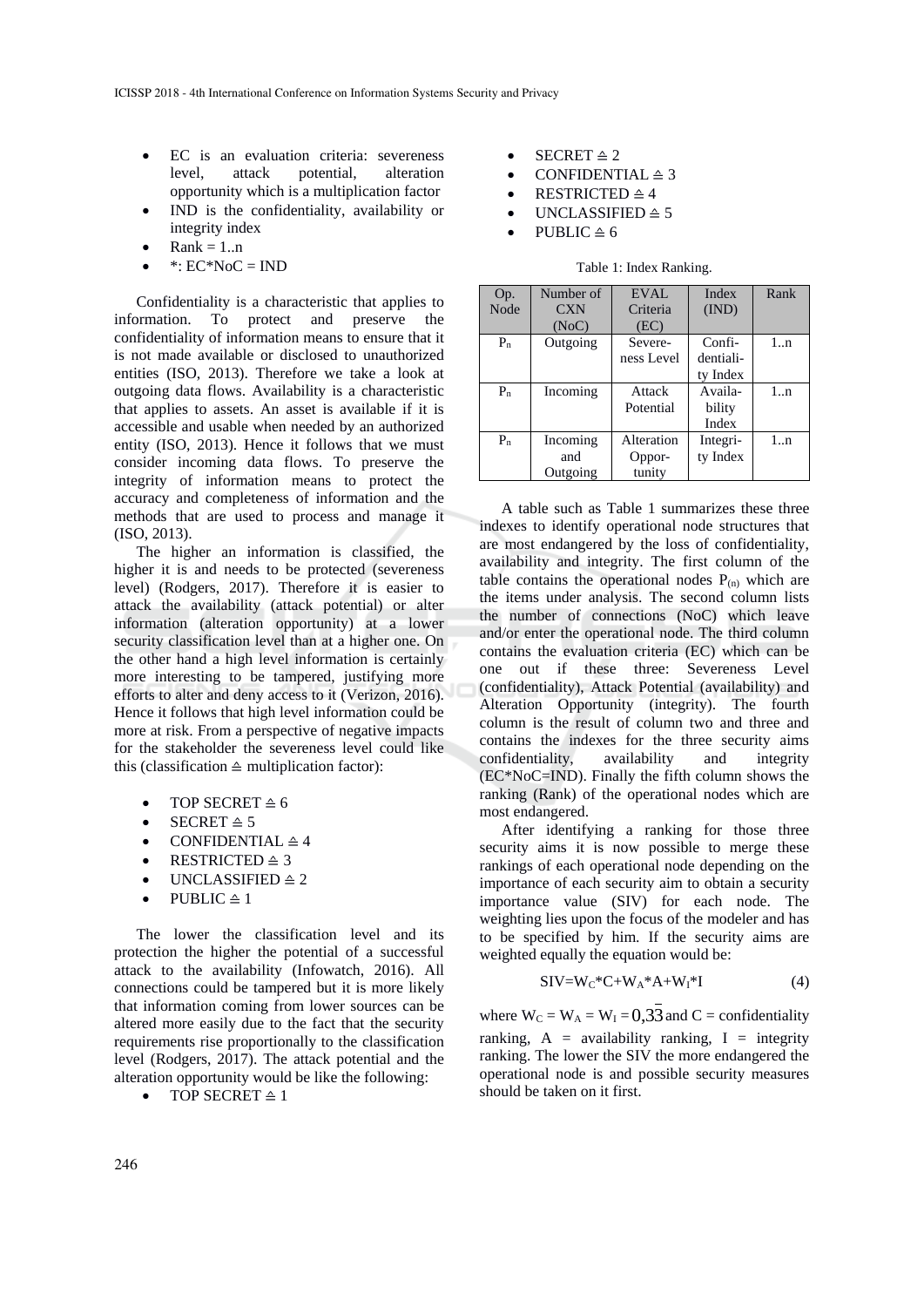## **5 USE CASE**

Organizations with certain operational node structures which are dealing with classified data in different security classifications zones define information exchange requirements in order to receive functional demands which a future communication and information system must fulfil.

In this section we analyze a generic example of an operational node structure which will be represented as a DFDsec to show the details of dynamic behavior and to describe the boundaries of the structure as well as their respecting security level. The analysis conducted identifies the operational nodes which are affected most by the threat of losing confidentiality, availability and integrity.

In our exemplary generic use case (Figure 5) there are four elements of the process organization which are processes (P) in the data flow diagram: The Ministry (P1), the Headquarter (P2), the Operations Command (P3) as well as the Team (P4) and two elements outside of the process organization: The Internet (P5) and an Attack Vector (P6).

There are three clusters:  $DEU_{-1}$ ,  $DEU_1$  and DEU3. Cluster DEU-1 consists of all processes (P1) - Ministry, (P2) - Headquarter, (P3) - Operations Command, (P4) - Team, (P5) - Internet, (P6) - Hacker.

Cluster  $DEU_1$  contains (P1) - Ministry, (P2) -Headquarter, (P3) - Operations Command, (P4) - Team. Cluster DEU<sub>3</sub> includes (P2) - Headquarter, (P3) - Operations Command, (P4) - Team.

Each process which has data flows with the classification DEU-1 which is PUBLIC is situated in the security classification zone DEU-1. Each process which has data flows with the classification  $DEU_1$ which is DEU RESTRICTED is situated in the security classification zone DEU<sub>1</sub>. Each process which has data flows with the classification DEU<sub>3</sub> which is DEU SECRET is situated in the security classification zone DEU3.

The Ministry issues strategic directives (F1, F2) to its subordinate offices (Headquarter, Operations Command) which are classified as DEU RESTRICTED and therefore the data flow receive the additional attribute  $DEU<sub>1</sub>$ . These offices develop plans and concepts (F3, F4 - classified as DEU RESTRICTED) which incorporate regulations for

their subordinate units (e.g. Team) or technical/functional concepts which are guidelines for other units. These concepts may have to be approved by the ministry. Sensitive task or reports (F5, F6, F7) sent during a mission are classified as DEU SECRET and obtain the additional attribute DEU3. Reports sent after a conducted mission (F8) are classified as DEU RESTRICTED in this use case and therefore the data flow receives  $DEU_1$  as additional security attribute. During their work they may need information from the public network (F9, F11, F13, F15). The requested information is PUBLIC (F10, F12, F14, F16). Data flows receive the attribute DEU-1. The Attack Vector represents the focused problem in which someone tries to aspirate classified information and for instance wants to publish it to the public (F17, F19, F21, F23). This can be a malicious insider or an intruder from outside. His data flows are also PUBLIC and receive the attribute DEU-1. If he should receive information back this information will be at least UNCLASSIFIED (F18, F20, F22, F24). In our example it is DEU RESTRICTED. Therefore the data flow receives the attribute  $DEU_1$ .

Each process has incoming or outgoing data flows with a security classification. (P1) - Ministry has four incoming and four outgoing data flows. Five of them have the classification  $\overline{DEU}_1$  and three of them have the classification DEU-1. Hence it follows that (P1) - Ministry was added to the cluster  $DEU_1$  and the cluster  $DEU_{-1}$ . (P2) - Headquarter has three incoming and four outgoing data flows. These data flows have three different classifications and therefore (P2) - Headquarter was added to three clusters, DEU<sub>-1</sub>, DEU<sub>1</sub> and DEU<sub>3</sub>. (P3) - Operations Command has five incoming and four outgoing data flows. The data flows have likewise the three different classifications  $DEU_{-1}$ ,  $DEU_1$  and  $DEU_3$ . (P3) - Operations Command was added to three clusters. (P4) - Team has four incoming and four outgoing data flows with the security classification  $DEU_{-1}$ ,  $DEU_1$  and  $DEU_3$  and were therefore added to three clusters.

In Figure 5 the number of connections have been limited to those connections which are between zones. The information flows within one zone which are flows from zone  $I_{(x)}$  to zone  $I_{(y)}$ , while  $x \in Z$ , y=x and  $z =$  classification level have been omitted, i.e. data flows with attribute  $DEU<sub>3</sub>$  (F5, F6, F7).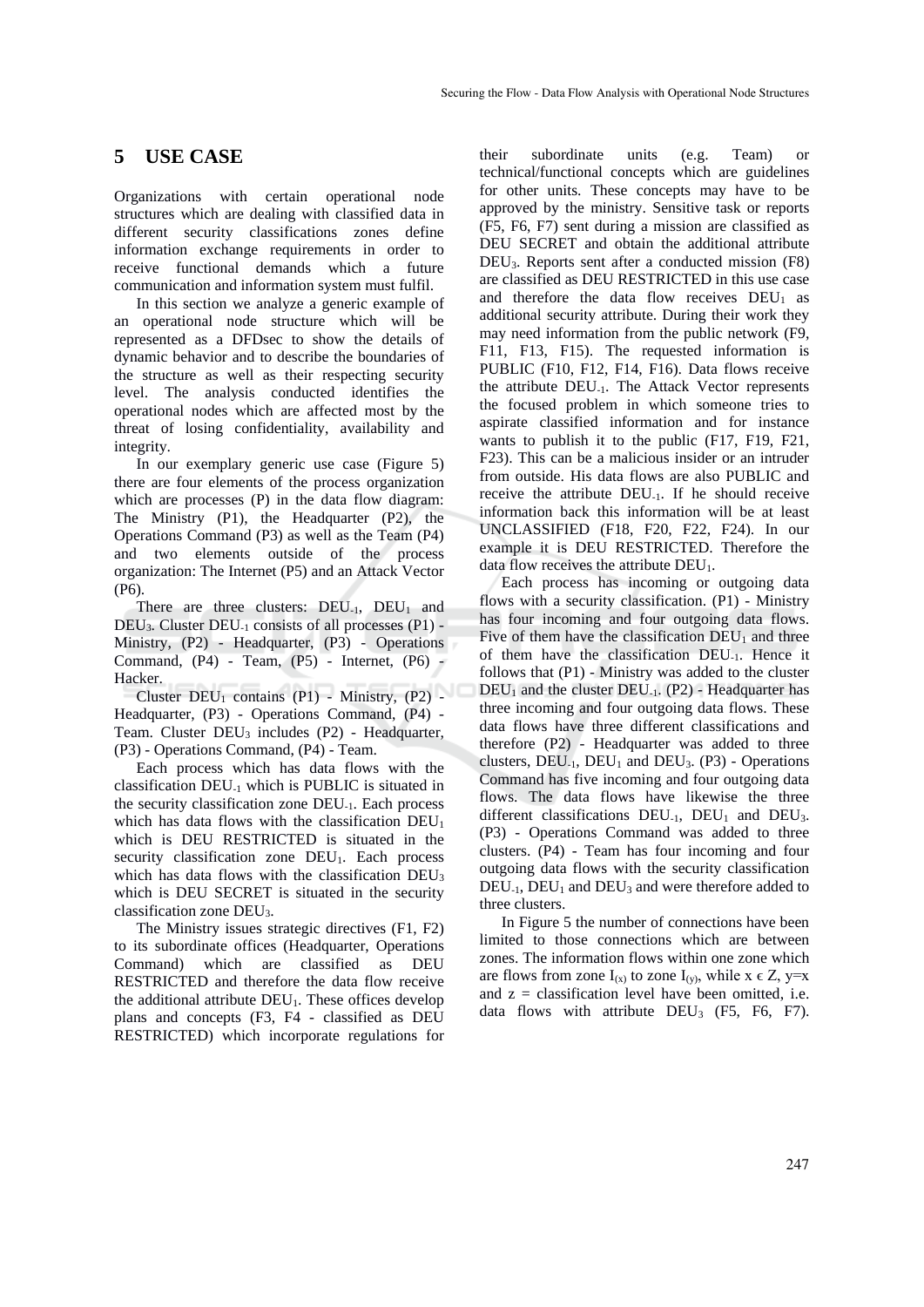ICISSP 2018 - 4th International Conference on Information Systems Security and Privacy



The information flows between zones need to be looked at closer due to security regulations and the described problem that classified information is threatened from loss of confidentiality, availability and integrity, especially when exchanged between networks with different security classifications. Therefore we highlighted them in different colors (brown, red, blue with red crossing):

- Data flows  $F_{I(z)}$  from zone  $I_{(x)}$ , where  $x \in Z$ and  $z =$  classification level and  $z \le x$ , to a higher security classification zone  $I_{(y)}$ , where  $y > x$  are highlighted in brown and the attribute "FB" = Forbidden Backflow is added. In our use case these flows are (F1), (F2), (F4), (F10), (F12), (F14), (F16), (F17), (F19), (F21) and (F23).
- Data flows  $F_{I(z)}$  from zone  $I_{(x)}$  to zone  $I_{(y)}$ , where  $x \in Z$ ,  $0 \le y \le x$  and  $z =$  classification level and  $z \leq y$  are marked in red and the attribute "RB" = Released Backflow is

added. In our use case these flows are (F3), (F4), (F8).

Data flows  $F_{I(z)}$  from zone  $I_{(x)}$  to zone  $I_{(y)}$ , where  $x \in Z$ ,  $x \ge y$ ,  $y = -1$  and  $z =$  classification level and  $z > y$  are flagged in blue, crossed out red and the attribute " $0$ " = No Flow is added.

#### **5.1 Analysis**

We can now identify those operational nodes which are endangered most of losing confidentiality, availability and integrity. First of all we have a look at the outgoing data flows of each operational node in order to determine the threat of losing confidentiality (see Table 2). (P1) has three outgoing data flows, all of them going from the cluster  $DEU_1$ to the other clusters. The severeness level of disclosing information to an unauthorized entity is one out of three. It can be either 1 which is  $DEU_{-1} =$ PUBLIC or it can be 3 which stands for  $DEU_1 =$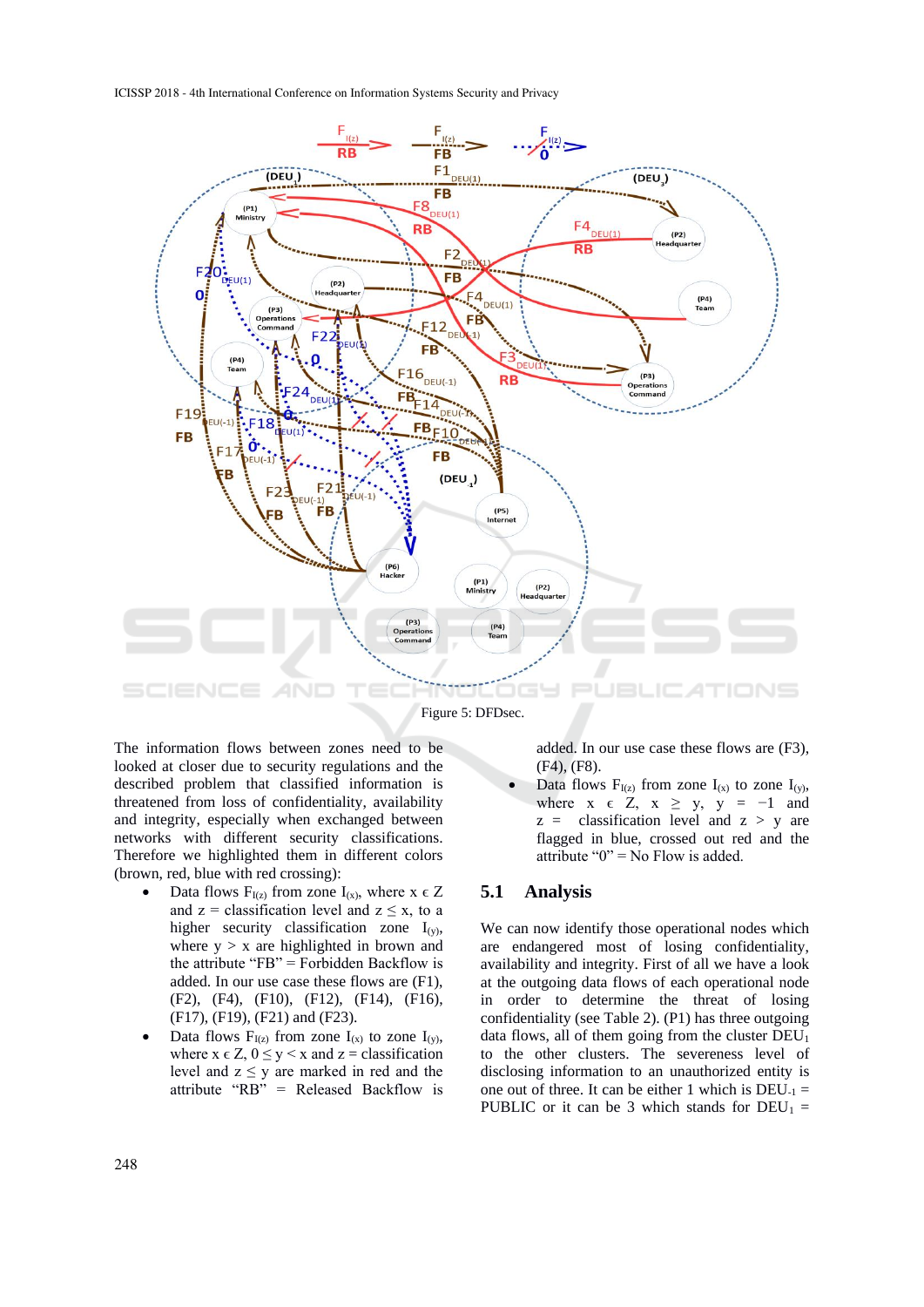RESTRICTED or it is 5 which is defined as  $DEU_3 =$ SECRET. Due to the fact that (P1) has only outgoing data flows from cluster  $DEU_1$  the severeness level is 3. Therefore the confidentiality index is the result of three times three which is nine. (P2) has three outgoing data flows, two of them leaving cluster  $DEU_1$  and one of them is leaving cluster DEU3. The corresponding severeness level is 3 and 5. The confidentiality index calculated from the equation EC\*NoC=IND (see section 4) is the result of two times three plus one times five which is eleven. (P3) and (P4) have two outgoing data flows, one of them leaving cluster  $DEU_1$  and the other one is leaving cluster DEU3. The associated severeness level is 3 and 5. Hence the confidentiality index is one times three plus one times five which is in both cases eight. This implies for a confidentiality ranking that (P2) is threatened most, (P1) is threatened second most and (P3) and (P4) are equally endangered of losing confidentiality to an unauthorized entity.

Table 2: Confidentiality Ranking.

| Opera-<br>tional<br>Node | # <sub>of</sub><br>outgoing<br>connec-<br>tions<br>(NoC) | Confiden-<br>Severe<br>tiality<br>-ness<br>Index<br>Level<br>(IND)<br>(EC) |            | Rank |  |
|--------------------------|----------------------------------------------------------|----------------------------------------------------------------------------|------------|------|--|
| P <sub>1</sub>           | (0/3/0)                                                  | (1/3/5)                                                                    | $0+9+0=9$  |      |  |
| P <sub>2</sub>           | (0/2/1)                                                  | (1/3/5)                                                                    | $0+6+5=11$ |      |  |
| P <sub>3</sub>           | (0/1/1)                                                  | (1/3/5)                                                                    | $0+3+5=8$  | 3    |  |
| <b>P4</b>                | (0/1/1)                                                  | (1/3/5)                                                                    | $0+3+5=8$  |      |  |

The same calculation can be done for the availability and the integrity index. For the availability the incoming data flows of each operational node and the attack potential have to be considered in order to determine the threat of losing availability (see Table 3).

Table 3: Availability Ranking.

| Opera<br>-tional<br>Node | $#$ of<br>incoming<br>connec-<br>tions<br>(NoC) | Attack<br>Poten-<br>tial<br>(EC) | Availability<br>Index<br>(IND) | Rank           |
|--------------------------|-------------------------------------------------|----------------------------------|--------------------------------|----------------|
| P <sub>1</sub>           | (2/0/2)                                         | (6/4/2)                          | $12+0+4=16$                    | 2              |
| P <sub>2</sub>           | (2/1/0)                                         | (6/4/2)                          | $12+4+0=16$                    | $\overline{c}$ |
| P <sub>3</sub>           | (2/2/1)                                         | (6/4/2)                          | $12+8+2=22$                    |                |
| P <sub>4</sub>           | (2/0/0)                                         | (6/4/2)                          | $12+0+0=12$                    |                |

If all data flows of each operational node and the alteration opportunity are regarded we can determine the threat of losing integrity (see Table 4).

Table 4: Integrity Ranking.

| Opera-<br>tional<br>Node | # of<br>connec-<br>tions<br>(NoC) | Altera-<br>tion<br>Oppor-<br>tunity<br>(EC) | Integrity<br>Index<br>(IND) | Rank |
|--------------------------|-----------------------------------|---------------------------------------------|-----------------------------|------|
| P <sub>1</sub>           | (2/3/2)                           | (6/4/2)                                     | $12+12+4=28$                |      |
| P <sub>2</sub>           | (2/3/1)                           | (6/4/2)                                     | $12+12+2=26$                | 3    |
| P <sub>3</sub>           | (2/3/2)                           | (6/4/2)                                     | $12+12+4=28$                |      |
| P <sub>4</sub>           | (2/1/1)                           | (6/4/2)                                     | $12+4+2=18$                 |      |

After identifying a ranking for the three security aims it is now possible to merge these rankings of each operational node depending on the importance of each security aim the security importance value (SIV) of each operational node.

Table 5 shows the SIV ranking. For (P1) and (P3) the SIV is 1.65, for (P2) the SIV is 1.98, for (P5) the SIV is 3.63. Hence it follows that (P1) and (P3) are, under balanced weighting, most endangered.

Table 5: Security Importance Value (SIV) Ranking.

| Opera-<br>tional<br>Node | Confi-<br>dentia-<br>lity<br>Ranking | Availa-<br>bilty<br>Ran-<br>king | Integ-<br>rity<br>Rank-<br>ing | <b>SIV</b> | Rank |
|--------------------------|--------------------------------------|----------------------------------|--------------------------------|------------|------|
| P <sub>1</sub>           | $\overline{2}$                       |                                  |                                | 1.65       |      |
| P <sub>2</sub>           |                                      | 2                                | 3                              | 1.98       |      |
| P <sub>3</sub>           | 3                                    |                                  |                                | 1.65       |      |
| P4                       |                                      |                                  |                                | 3.63       |      |

We started with an operational node structure and their interconnection data flows. We specified possible (valid and invalid) paths by which information can flow among them. Then we clustered all objects of one security class into one security classification zone and thereupon we reduced and identified all connections to only those connections which flow between these security classification zones. Finally we analyzed the structures with regard to the security aims confidentiality, availability and integrity and resulted, under balanced weighting, that certain operational nodes are endangered most. Therefore security measures should be taken on these first.

### **6 CONCLUSION**

In this paper we presented a security analysis of an organizational structure, which was displayed as a security data flow diagram. This representation enables the identification of security classification